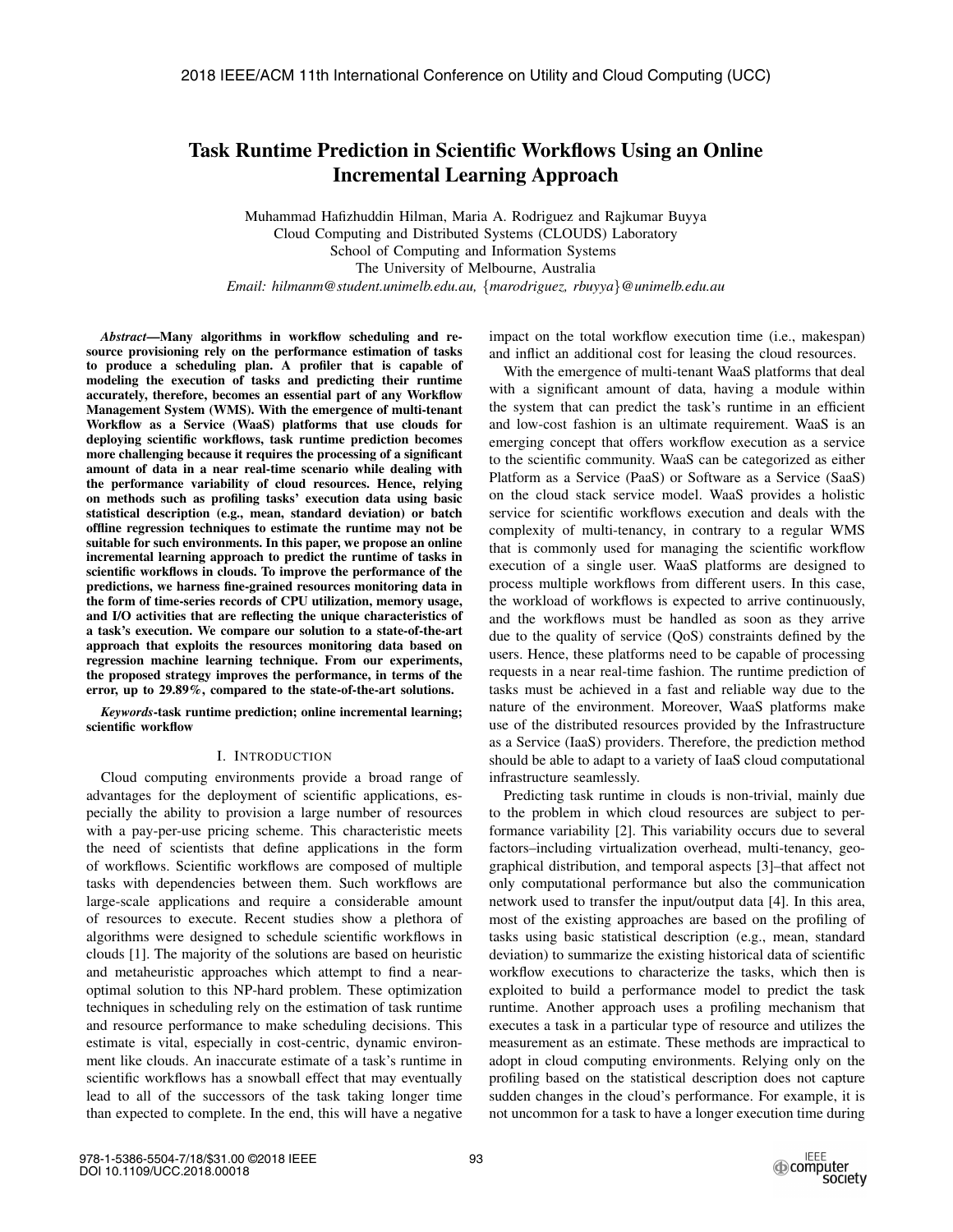a specific time in cloud instances (i.e., peak hours). Hence, averaging the runtime data without considering the temporal factors will only lead to inaccurate predictions. Meanwhile, profiling tasks by executing them in the desired type of resources will lead to an increase in the total execution cost because the profiler requires an extra budget to estimate the runtime.

On the other hand, machine learning approaches can be considered as a state-of-the-art solution for prediction and classification problems. Machine learning approaches learn the relation between a set of input and its related output through intensive observation from characteristics of the data, usually referred to as features. To capture several aspects that affect the cloud's performance variation, machine learning may provide a better solution by considering temporal changes and other various factors in task's performance as features.

In the case of predictions, the conventional machine learning approaches are based on a regression function that estimates the runtime of a task from a set of features. Evaluating these techniques to predict the task runtime in WaaS platforms is out of our scope. We are interested in exploring various ways of determining the features on which the regression functions depend on. Typical variables that are being used as features to predict the task runtime are based on the workflow application attributes (e.g., input data, parameters) and the specific hardware details (e.g., CPU capacity, memory size) in which the workflows are deployed. This information is relatively easy to extract, and their values are available before the runtime. However, with the rising trend of cloud computing to deploy the scientific workflows, some of these variables that are related to the specific hardware details may become inaccurate to represent the computational capacity due to the performance variability of cloud instances.

Moreover, we found that, as a part of the anomaly detection in executing scientific workflows, some WMS are equipped with the capability to monitor the runtime of tasks by collecting their resource consumptions in a time-series manner. This is a more advanced approach than typical resource consumption monitoring method that store only the single value of the total resource usage of a task's execution. We argue that time-series data of a task's resource consumption may represent better information of a task's execution to be used as features.

Based on these requirements, we propose an online incremental learning approach for task runtime prediction of scientific workflows in cloud computing environments. The online approach can learn as data becomes available through streaming. The online approach is fast since the model only sees and processes a data point once when the task finishes. The incremental approach enables the model to capture the environmental changes such as peak hours in clouds and is capable of adapting to the heterogeneity of different IaaS cloud providers. We also propose to utilize resource monitoring data such as memory consumption and CPU utilization that is collected continuously based on a configurable time interval in the form of time-series records. In summary, the main contributions of this paper are:

- 1) The adoption of online incremental learning approach to predict task runtime in cloud environments.
- 2) The use of fine-grained resources monitoring data in the form of time-series records to enhance the task runtime prediction.

The rest of this paper is organized as follows. Section II reviews works that are related to our paper. Section III describes the problem definition. Meanwhile, Section IV explains online incremental learning and Section V describes the proposed solution. Performance evaluation is presented in Section VI. Furthermore, Section VII discusses the results and analysis. Finally, the conclusions and future work are depicted in Section VIII.

# II. RELATED WORK

The profiling of task's performance in scientific workflows has been extensively studied to create a model that can be used to estimate runtime. The work is useful for improving the scheduling of workflows as the estimation accuracy affects the precision of scheduling algorithms' performance. A study by Juve et al. [5] discusses the characterization and profiling of workflows based on the system usage and requirements that can be used for generating a model for estimating the task runtime based on a basic statistical description. Our work differs in that we use machine learning to predict task runtime instead of the statistical description to summarize the profiling data.

Another work of task runtime prediction for scientific workflows uses an evolutionary programming approach in searching the workflow execution similarities to create a template based on the workflow structure, application type, execution environment, resource state, resource sharing policy, and network [6]. The template that refers to a set of selected attributes of scientific workflow execution is later used to generate a prediction model for task runtime in a grid computing environment. The use of evolutionary programming is known for its computational intensiveness as the search space increases. It differs from our work which is based on an online approach to achieve fast predictions.

A runtime estimation framework built for ALICE (A Large Ion Collider Experiment) profiles a sample of tasks by executing them before the real workflow execution to predict their runtime [7]. The framework captures the features of sample task execution records and uses them as an input for the prediction model. This approach is suitable for massive established computational infrastructures, but may not be appropriate for cloud computing environments. Our work considers clouds, therefore, we avoid additional costs as much as possible by doing extra execution for the sake of profiling to predict task runtime.

The works that consider machine learning approaches are dominating the state-of-the-art of task runtime prediction. Regardless of the type of machine learning techniques that are being used, the proposal by Da Silva et al. [8] exploited the workflow application attributes–such as input data, parameters, and workflow structure–as features to build the prediction models. These attributes uniquely adhere to the tasks and are available before the execution. However, in WaaS platforms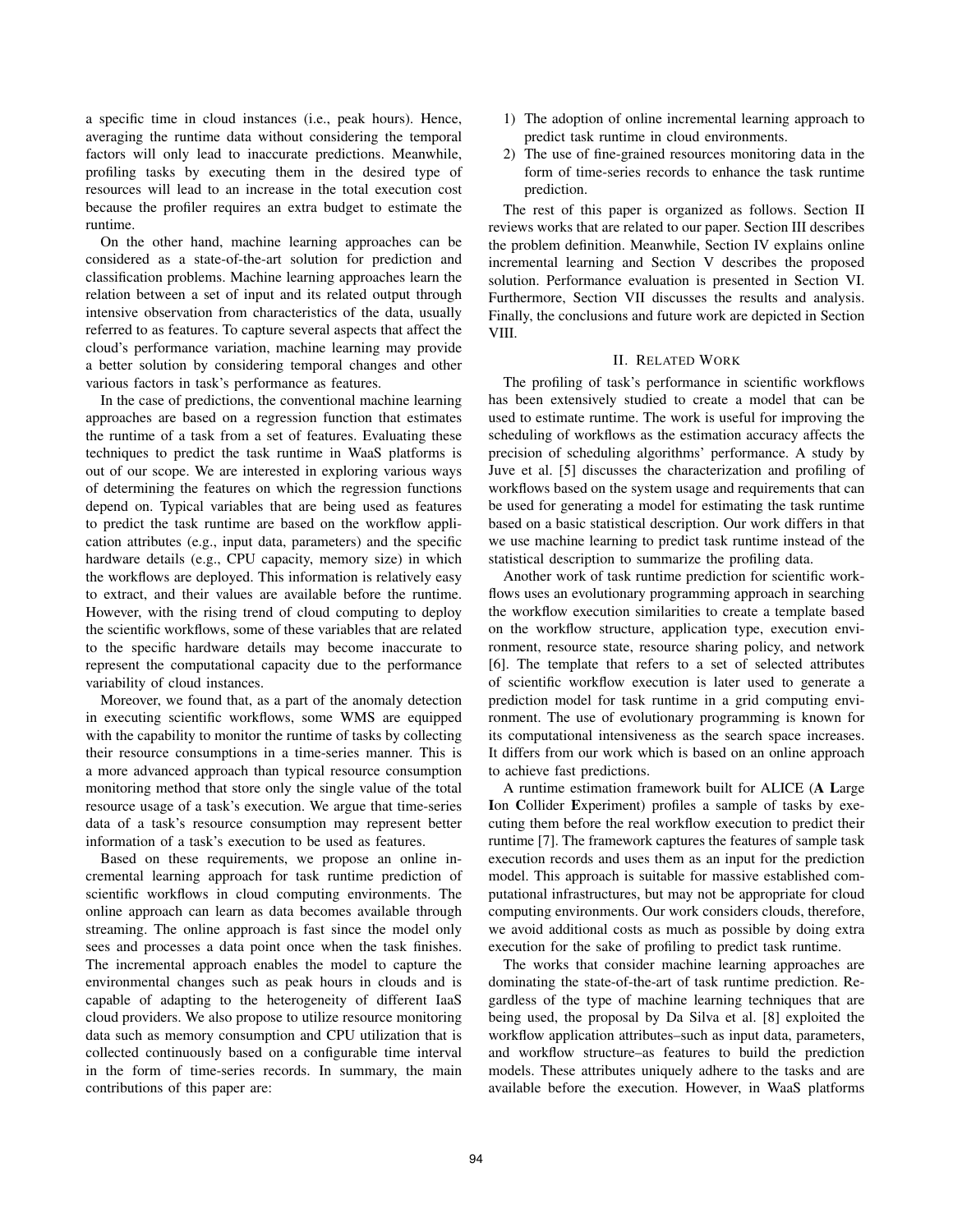

Fig. 1: Workflow as a Service (WaaS) architecture

where the resources are leased from third-party IaaS providers, the hardware heterogeneity may result in different performance even for the same task of the workflow.

In this case, the other works combine the workflow application attributes with specific hardware details where the workflows are deployed, as features. Matsunaga and Fortes [9] used application attributes (e.g., input data, application parameters) in combination with the system attributes (e.g., CPU microarchitecture, memory, storage) to build the prediction model for resource consumption and task runtime. Another work by Monge et al. [10] exploited the task's input data and historical provenance data from several systems to predict task runtime in the gene-expression analysis workflow. The combination of application and hardware attributes provides better profiling of task's execution that arguably results in the improvement of task runtime prediction.

However, only using features for which the values are available before runtime–such as application attributes and hardware details–may not be sufficient to profile the task's execution time in cloud environments. Therefore, further works in this area consider the specific execution environment (e.g., cloud sites, submission time) and the resource consumption status (e.g., CPU utilization, memory, bandwidth) as features. Some of these may be available before runtime (e.g., execution enviroment) but most of them (e.g., resource consumption status) can only be accessed after the task's execution. Hence, the latest variables are mostly known as runtime features as their collection occurs during the task's execution. This runtime features plausibly provide better profiling of the task's execution in cloud environments. The works that exploit this

approach such as Seneviratne and Levy [11], used linear regression to estimate this runtime features–such as CPU and disk load–before using them to predict the task runtime. Meanwhile, Pham et al. [12] proposed a similar approach, called twostage prediction, to estimate the resources consumption (e.g., CPU utilization, memory, storage, bandwidth, I/O) of a task's execution in particular cloud instances before exploiting them for task runtime prediction.

Nonetheless, these related works are based on batch offline machine learning approaches. The batch offline approach poses an inevitable limitation in WaaS platforms. This limitation is related to the streaming nature of workloads in WaaS platforms that need to be processed as soon as they arrive in a near real-time fashion. Our work differs in that we use an online incremental approach and exploit the time-series resource monitoring data to predict the task runtime.

# III. PROBLEM DEFINITION

This work considers workflows that are modeled as directed acyclic graphs (DAGs), graphs that have directed edges and have no cycles. A workflow  $W$  is composed of a set of tasks  $T = (t_1, t_2, \ldots, t_n)$  and a set of edges  $E = (e_{12}, e_{13}, \ldots, e_{mn})$ in which an edge  $e_{ij}$  represents a dependency between task  $t_i$ that acts as a parent task and task  $t_i$  as child task. Hence,  $t_i$  will only be ready for execution after  $t_i$  has been completed. We assume the execution of these workflows is done via a WaaS platform, and a reference architecture for this system focusing on the scheduler component is shown in Figure 1.

The platform consists of a submission portal in which workflows are continuously arriving for execution. These workflows are processed by the scheduler, which is responsible for placing the tasks on either existing or newly acquired resources. The scheduler has four main components: task runtime estimator, task scheduler, resource provisioner, and resource monitor. The task runtime estimator is used to predict the amount of time a task will take to complete in a specific computational resource (i.e., virtual machine). The task scheduler is used to map a task into a selected virtual machine for execution. The resource provisioner is used to acquire and release virtual machines from third-party providers and allocate. The resource monitor is used to collect the resource consumption data of a task executed in a particular virtual machine and the collected data are stored in a monitoring database.

In this work, we focus on the task runtime estimator. We assume running tasks are continuously monitored to measure their resource consumption in a specific computational resource. The usage of different resources such as CPU, memory, and I/O are captured by different metrics. These are described in Table I. As a result, the data collected for each task and each metric correspond to a series of tuples consisting of a timestamp  $t$ and a value  $v \leq t, v >$ ), where the value corresponds to a specific resource consumption measurement. The measurement's frequency is configurable by a time interval  $\tau$ . Smaller  $\tau$  values translate into more frequent resource consumption measurements, while larger values reduce the frequency and result in less monitoring data. These time-series records are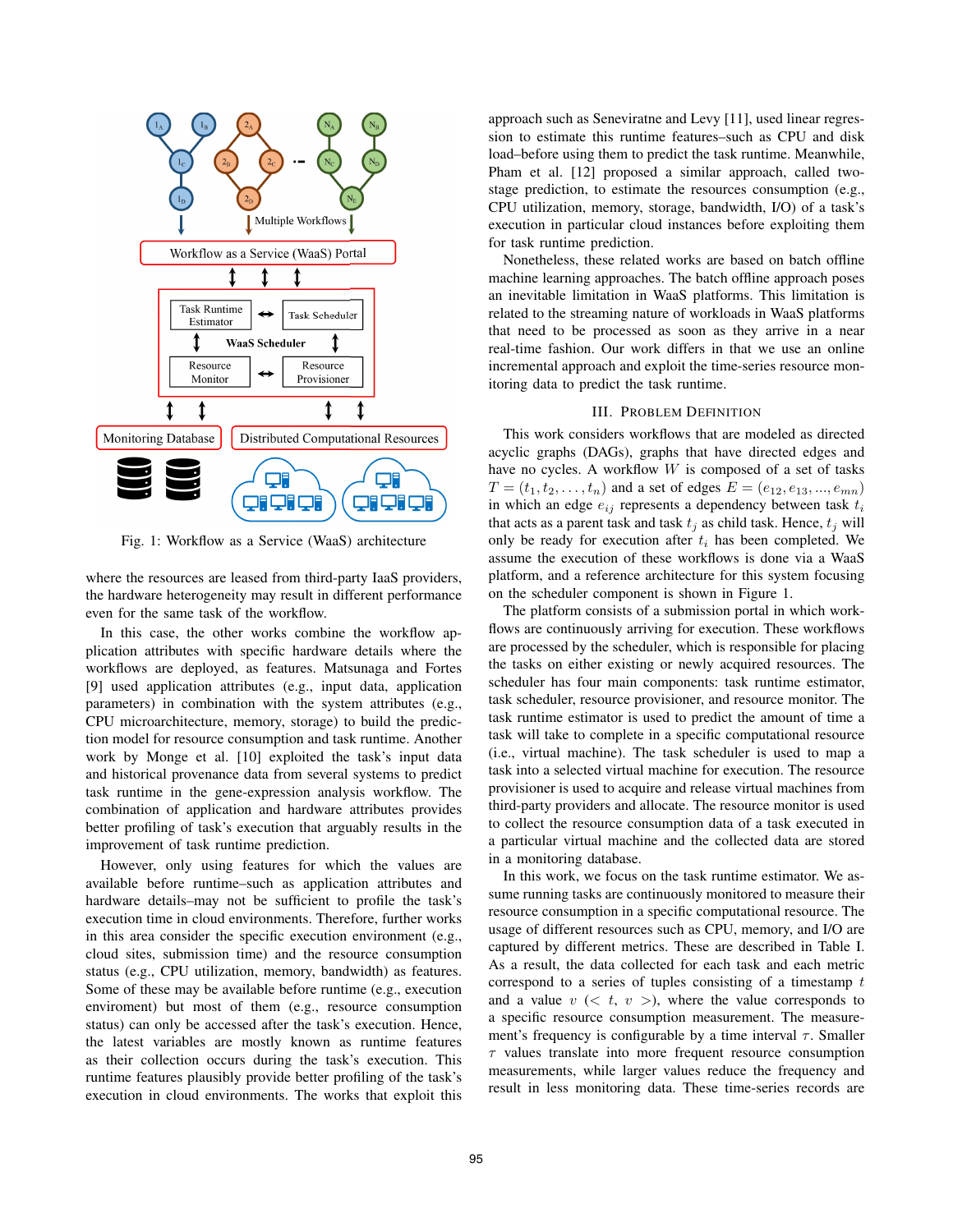Table. I: Description of runtime resource consumption metrics

| <b>Resource</b> | Metric                                                                         | <b>Description</b>                                                                                                                                                                                                                                                                                |
|-----------------|--------------------------------------------------------------------------------|---------------------------------------------------------------------------------------------------------------------------------------------------------------------------------------------------------------------------------------------------------------------------------------------------|
| CPU             | procs<br>stime<br>threads<br>utime                                             | Number of process<br>Time spent in user mode<br>Number of threads<br>Time spent in kernel mode                                                                                                                                                                                                    |
| Memory          | vmRSS<br>vmSize                                                                | Resident set size<br>Virtual memory usage                                                                                                                                                                                                                                                         |
| <b>VO</b>       | iowait<br>rchar<br>read bytes<br>syscr<br><b>SVSCW</b><br>wchar<br>write bytes | Time spent waiting on I/O<br>Number of bytes read using any read-like syscall<br>Number of bytes read from disk<br>Number of read-like syscall invocations<br>Number of write-like syscall invocations<br>Number of bytes written using any write-like syscall<br>Number of bytes written to disk |

stored in a monitoring database, which are later used by the task runtime estimator.

We also assume some features describing a given task and its execution environment are available. In particular the task's profile, virtual machine configuration used for the task's execution, and the task's submission time. These are shown in Table II and are referred to from now on as pre-runtime features. The problem becomes then on efficiently utilizing these pre-runtime data in conjunction with the resource monitoring time-series data to accurately estimate the runtime of a task in an online incremental manner, that is, as it arrives for execution.

#### IV. ONLINE INCREMENTAL MACHINE LEARNING

In general, machine learning methods are employed to learn some insights from patterns in available data and to predict future events. Classical batch offline learning, which learns from an already collected, and accessible dataset, is not suitable for processing a rapid volume of data in a short amount of time. A reason for this is the fact that these methods usually require the entire dataset to be loaded into memory. Furthermore, batch offline methods do not continuously integrate additional information as the model incrementally learns from new data, but instead reconstruct the entire model from scratch. This is not only time consuming and compute intensive, but also may not be able to capture the temporal dynamic changes in the data statistics. As a result, batch offline learning methods are not appropriate for dynamic environments that introduce and analyze a significant amount of data in a streaming way, such as WaaS platforms.

Instead, online incremental learning has gained significant attention with the rise of big data and internet of things (IoT) trends as it deals with a vast amount of data that does not fit into memory and may come in a streaming fashion. As a result, we propose the use of two algorithms implemented using online incremental learning approaches to estimate the runtime of tasks in a near real-time fashion, namely Recurrent Neural Network (RNN) and K-Nearest Neighbors (KNN). Online incremental learning methods fit naturally into WaaS environments since they incrementally incorporate new insights from new data points into the model and traditionally aim to use minimal processing resources as the algorithms read the new data once available. The other advantage worth noting is that incremental learning enables the model to adapt to different

|  | Table. II: Description of pre-runtime configuration |  |  |  |
|--|-----------------------------------------------------|--|--|--|
|  |                                                     |  |  |  |

|                        | <b>Name</b>               | <b>Description</b>                                                            |
|------------------------|---------------------------|-------------------------------------------------------------------------------|
| Task                   | name<br>id<br>input       | Name of the task<br>ID for a particular type of task<br>Input name for a task |
| VM Type                | memory<br>storage<br>vcpu | Memory capacity<br>Storage capacity<br>Number of virtual processor            |
| <b>Submission Time</b> | day<br>hour               | submission day<br>submission hour                                             |

underlying infrastructures. Hence, it enables the creation of models that are agnostic to platforms for deployment.

## *A. Recurrent Neural Networks*

A special type of RNN called Long Short-Term Memory networks (LSTMs) is capable of remembering information for an extended period of time [13]. Instead of having a simple layer as in regular RNNs, an LSTM network has four unique plus one hidden layers in repeating modules that enable them to learn the context and decide whether the information has to be remembered or forgotten. These layers are a memory unit layer c, three types of gate layers- the input gate  $i$ , the forget gate  $f$ , and the output gate  $o$ - plus a hidden state  $h$ .

For each time step t, LSTM receives a set of values  $x_t$ corresponding to the different features of the data, and the previously hidden state  $h_{t-1}$  that contains the context from previous information as input. Then, LSTM computes the output of the gates based on the activation function which includes the weights and biases of each gates. Finally, this process can be repeated and configured for it to produce an output sequence  $\{o_t, o_{t+1}, o_{t+2}, o_{t+3}, \ldots, o_{t+n}\}$  as the prediction result.

Based on these capabilities, LSTM becomes a suitable approach and shows promising results for time-series analysis [14]. Moreover, it supports online learning since the implementation of LSTM in Keras<sup>1</sup> provides *batch size* variable that limits the number of data to be trained. A *batch size* value of 1 is used for an online learning approach. Keras also accommodates incremental learning as it incorporates the ability to update the LSTM model whenever new information is obtained continuously.

### *B. K-Nearest Neighbor*

K-Nearest Neighbor (KNN) is a machine learning algorithm that generates classification/prediction by comparing new problem instances with instances seen in training. KNN computes distances or similarities of new instances to the training instances when predicting a value/class for them. Given a data point  $x$ , the algorithm computes the distance between that data and the others in the training set. Then, it picks the nearest  $K$ training data and determines the prediction result by averaging the output values of these  $K$  points.

KNN is widely used for prediction in many areas from signal processing [15] to time-series analysis [16] that resembles

1https://keras.io/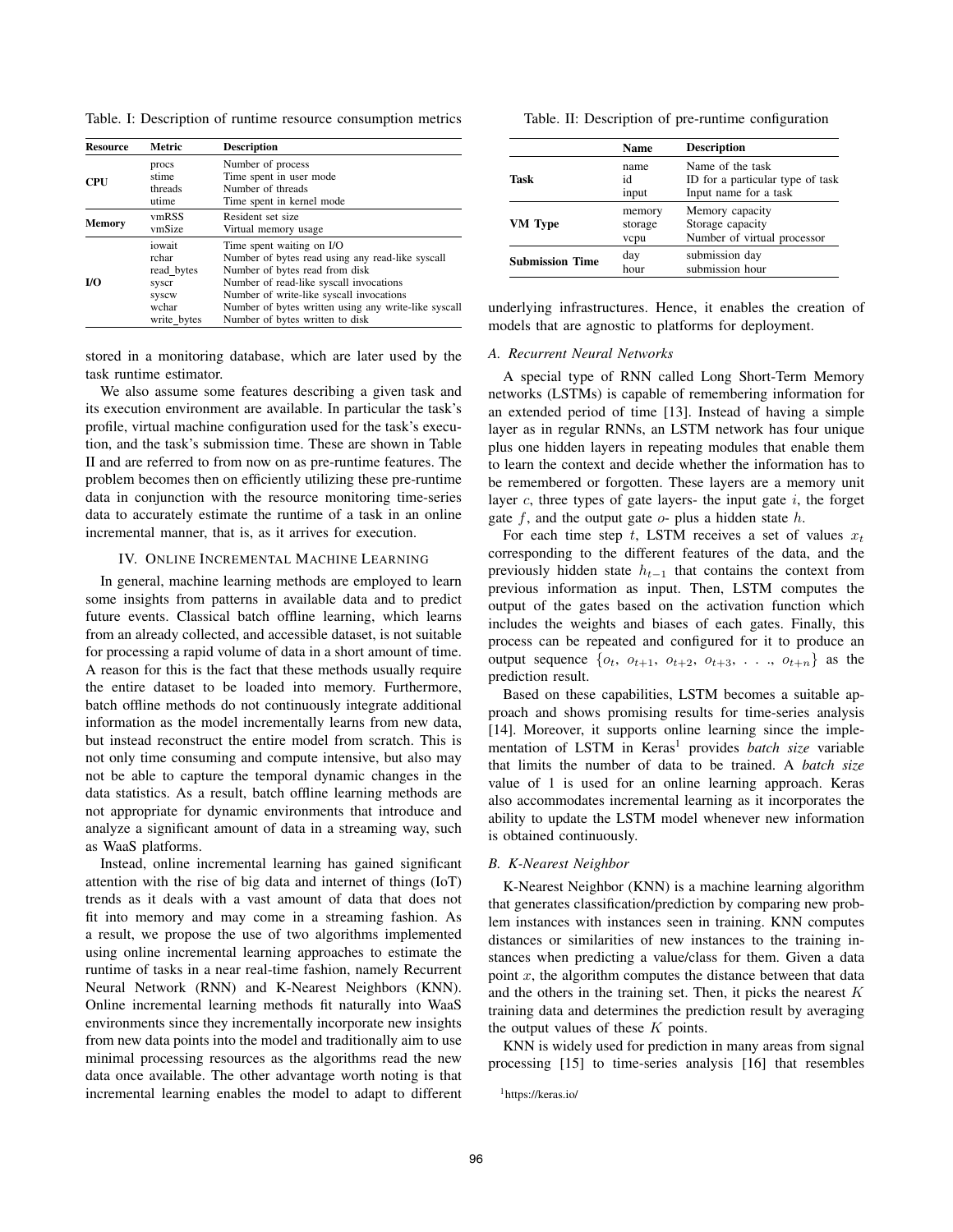sequential problems. One of the implementations of KNN is the IBk algorithm [17] that is included in the WEKA data mining toolkit [18]. It incorporates the capability to learn the data incrementally. While the lazy behavior of KNN is computeintensive and may slow down the performance as the training set increases, IBk incorporates a *window size* variable that enables the algorithm to maintain a number of records from the training set. This capability achieves the trade-off between learning accuracy and speed that is determined by the size of the window by dropping the older data as new data is added to the set. This basic function becomes an advantage for the algorithm to handle the changes in the statistics of the data.

# V. TASK RUNTIME PREDICTION USING TIME-SERIES MONITORING DATA

In this study, we aim to predict the runtime of the task in a WaaS platform. Given a set of pre-runtime features as listed in Table II, we build a model using an online incremental approach that can give an estimate of the time needed to complete a task in a specific virtual machine. In particular, we implement a task runtime estimator module that can be easily plugged in into a WaaS platform and the only requirements being (i) access to the pre-runtime features of a task and (ii) a resource consumption monitoring system that records data in a time-series database. We make use of these data to incrementally build the model as a task finishes its execution. Specifically, when a task is fed into the WaaS scheduler, the algorithm extracts its pre-runtime features and predicts its resource consumption estimation for each metric using LSTM. Then, each resource consumption of a task (i.e., first phase prediction result) is processed to get a representative and distinctive value from the time-series. This process is called feature extraction. Afterward, this value from the feature extraction along with the pre-runtime features are fed to IBk to predict the task's runtime. This process is outlined in Algorithm 1. From now on, we refer to our proposed approach as the timeseries scenario.

We propose a framework in which multiple prediction models, one for each task in the workflow, are maintained, rather than having a single prediction model for all tasks submitted into the system. We argue that this approach has three main benefits (i) a single prediction model contains information that may act as noise for different tasks, (ii) the size of a single model will grow as the number of tasks increases; this may not be scalable to the size of memory, (iii) multiple models can be maintained by temporarily saving unused models into disk and being loaded whenever the corresponding task needs to be processed. Furthermore, multiple models allow the system to optimize predictions as each model can be fine-tuned to a specific task's requirements (e.g., feature selection).

To execute the workflows and collect the monitoring data as outlined in Section III, we use the Pegasus [19] WMS that is equipped with a monitoring plugin as part of the Panorama [20] project. The monitoring is done at a task level. Therefore, the measurements correspond to the independent execution of a task in a particular type of resource at a specified time.

### Algorithm 1 Task runtime prediction

|    | Input: a task of the workflow $t_i$                                            |
|----|--------------------------------------------------------------------------------|
|    | Input: a virtual machine type $v_i$                                            |
|    | Input: submission time $s_i$                                                   |
|    | Output: runtime prediction $\alpha$ for $t_i$ on $v_i$ at $s_i$                |
|    | 1: while incoming task $t$ in WaaS do                                          |
|    | Phase 1:                                                                       |
| 2: | $\sigma_i \leftarrow$ extract pre-runtime features for $t_i$ on $v_i$ at $s_i$ |
|    | Phase $2$ :                                                                    |
| 3: | <b>for</b> selected runtime features R of task $t_i$ <b>do</b>                 |
| 4: | ${r_{i_1}, r_{i_2}, , r_{i_n}} \leftarrow$ predict resource                    |
|    | consumption $r_i$ of $t_i$ using $\sigma_i$                                    |
| 5: | $\varsigma_i \leftarrow$ extract feature of time-series                        |
|    | ${r_{i_1}, r_{i_2}, , r_{i_n}}$ using Equation 1                               |
|    | Phase 3:                                                                       |
| 6: | $\alpha \leftarrow$ predict runtime of $t_i$ using $\sigma_i$                  |
|    | and a set of features $\{\varsigma_1, \varsigma_2,,\varsigma_n\}$ from $R$     |
|    |                                                                                |

The first phase of task runtime prediction extracts the preruntime configurations  $\sigma_i$  of a task  $t_i$  and the particular computational resource type  $v_i$  where the task will run. These are listed in Table II. We decided to include the submission time (i.e., day and hour) to capture performance variability in clouds. For instance, a study by Jackson et al. [2] show that the CPU performance of VMs in clouds was varied by 30% in compute time. Furthermore, Leitner and Cito [3] suggest that different running time may affect the performance of cloud's resources.

Then, in the second phase, given the set of pre-runtime features  $\sigma_i$  of a task  $t_i$ , we estimate the resource consumption time-series  $R_i$  for each metric defined in Table I using LSTM. The LSTM model is incrementally updated using data obtained after task  $t<sub>h</sub>$  finishes executing. These data consist of its pre-runtime features  $\sigma_h$  and a set of resource consumption time-series  $R_h$  collected during the runtime. LSTM learns the resource consumption sequence per time step  $t$  and predicts the value of time step  $t + 1$  that are separated by time interval  $\tau$ , and repeats the process until it reaches a desired time-series length n of time step  $t + n$ . Since every task has a different length of resource consumption record, we padded the end of the sequence with zeros until a specified length and removed the padded values at the end of the prediction. It needs to be noted that not all collected metrics have to be used in the prediction model as features. Feature selection can be done at this stage by calculating the Pearson's correlation coefficient  $\rho$ of each metric to the actual task runtime [21].

The next step in the second phase is time-series feature extraction. The estimated time-series resource consumption  $R_i$ for a particular task  $t_i$  is pre-processed before being used as feature to estimate the task runtime in the third phase. We used time-reversal asymmetry statistic [22] to extract values  $\varsigma_i$  from the estimated resource consumption  $R_i$  as shown in Equation 1,

$$
\varsigma_i(l) = \frac{\langle (x_{t+l} - x_t)^3 \rangle}{\langle (x_{t+l} - x_t)^2 \rangle^{\frac{3}{2}}}
$$
(1)

The feature that is extracted using this algorithm may represent the distinct time-series instance characteristics by calculating a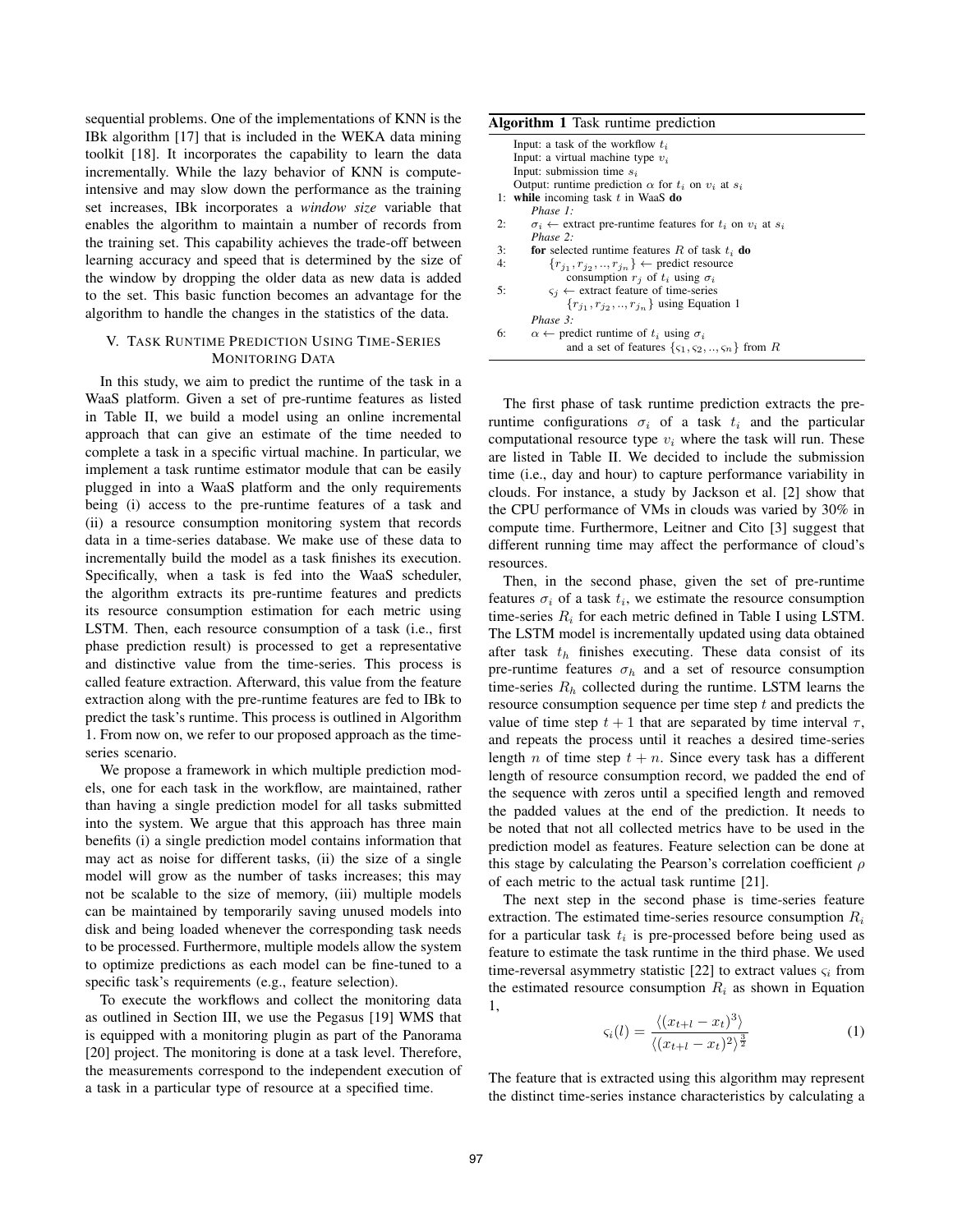

Fig. 2: Sample of bioinformatics workflows

value of specified sub-sequence with a window size determined by lag value l and performing surrogate data test  $\langle . \rangle$  across the time-series. In a study by Fulcher and Jones [22], this technique has been proven to be able to classify the time-series dataset of four classes using only one feature without error.

Finally, in the third phase, the extracted relevant features  $\zeta_i$  for a task  $t_i$  from the second phase are combined with its pre-runtime features  $\sigma_i$  to predict the runtime using the IBk algorithm.

# VI. PERFORMANCE EVALUATION

We evaluate the proposed approach with two workflows from the bioinformatics field. The first workflow is based on the 1000 Genomes Project<sup>2</sup>, an international effort to establish a human genetic variation catalog. Specifically, we use an existing 1000 Genome workflow<sup>3</sup> developed by Pegasus to identify overlapping mutations. It provides a statistical evaluation of potential disease-related mutations. Its structure is shown in Figure 2a. For our experiments, we analyze the data corresponding to three chromosomes (chr20, chr21, and chr22) across five populations: African (AFR), Mixed American (AMR), East Asian (EAS), European (EUR), and South Asian (SAS).

The second workflow uses AutoDock Vina [23]–a molecular docking application–to screen a large number of ligand libraries for plausible drug candidates (i.e., virtual screening). In particular, we use a virtual screening case of one receptor and forty ligands with various sizes and search spaces of docking box taken from the Open Science Grid Project<sup>4</sup>. The molecular docking tasks (i.e., AutoDock Vina) in this workflow can be considered as a bag of tasks where every task of receptorligand docking can be executed in parallel before the compound selection task takes place to select the drug candidates. The structure of the virtual screening workflows using AutoDock Vina is depicted in Figure 2b.

To the best of our knowledge, this is the first work that predicts the runtime of workflow tasks using an online incremental learning approach. Hence, to compare our work with existing state-of-the-art solutions of task runtime prediction, we reproduce the batch offline learning work by da Silva et al. [8] that makes use of a task's input data as a feature to predict the task runtime. We refer to this approach as the baseline scenario. We also replicate the two-stages task runtime prediction in batch offline learning methods by Pham et al. [12], which combined the use of input data, system configuration, and resource consumption to predict task runtime. We refer to this solution as the two-stages scenario. The latest solution is similar to our work except that we use the fine-grained resource consumption time-series data instead of an aggregated value of the consumed resources. We also implement an online incremental version of both solutions to be compared with our proposed approach. To ensure the fairness of each evaluation, we use the IBk algorithm with the default configuration for both batch offline and online incremental learning scenarios.

### *A. Experiment Setup*

We set up the system on  $NeCTAR<sup>5</sup>$  cloud resources to evaluate the approaches. We use three different virtual machine types from NeCTAR which are small, medium, and large flavors with eight, four, and two nodes configuration respectively. They are configured to have the same storage capacity and operating system as depicted in Table III.

For the experiment, we have generated between 900 and 12,000 executions for every task. The details of these tasks are depicted in Table IV. The resource consumption metrics for each running task are collected every time interval  $\tau$  seconds, where  $1 \le \tau \le 30$ . Specifically, we use  $\tau$  values of 1, 5, 10, 15, and 30 to analyze the trade-off between time-series granularity and learning performance. Furthermore, we define the lag values l as  $l = 2$  and  $l = 3$  to see the effect of time-series data length on the feature extraction algorithm. The average runtime for task *individuals* is 158 seconds while *individuals merge* is 37 seconds. The shortest average runtime that can be monitored is 10 seconds for task *mutation overlap* while *frequency* records 178 seconds on average and the *autodock vina* task shows the average runtime of 353 seconds. In this work, we do not consider the *sifting* task from the 1000 genome workflow and the *compound selection* task from the virtual screening workflow in our experiments since it has a very short runtime (under 1 second).

<sup>2</sup>http://www.internationalgenome.org/about

<sup>3</sup>https://github.com/pegasus-isi/1000genome-workflow

<sup>4</sup>https://confluence.grid.iu.edu/display/CON/Autodock-Vina workflow

<sup>5</sup>https://nectar.org.au/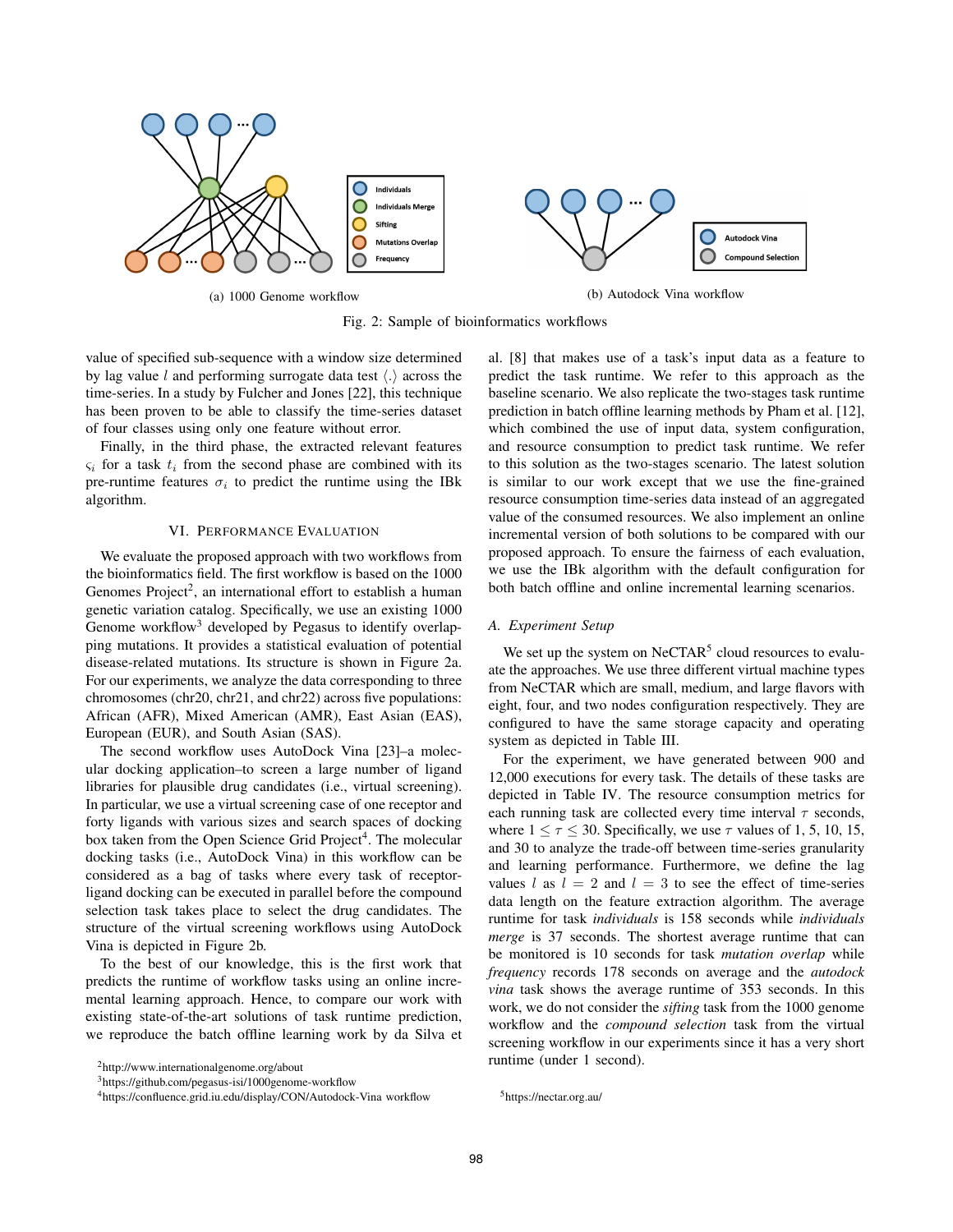Table. III: NeCTAR virtual machines configuration

| VM Type                | vCPU | <b>Memory</b> | <b>Storage</b> | <b>Operating System</b> |
|------------------------|------|---------------|----------------|-------------------------|
| m <sub>2</sub> .small  |      | 4GB           | 100GB          | Cent $OS$ 7 (64-bit)    |
| m <sub>2</sub> .medium |      | 6GB           | 100GB          | CentOS $7(64-bit)$      |
| m2.large               |      | 12GB          | 100GB          | Cent $OS$ 7 (64-bit)    |

Regarding the machine learning algorithms, there are several configurable parameters for each of them. In general, we use the default configurations from their original implementation. It needs to be noted that we do not fine-tune the algorithms to get the optimal configurations for this problem. Hence, further study to analyze the optimal configurations should be done as future work.

For the LSTM in resource consumption estimation, we use *batch size*  $= 1$  since the system requires the data is only seen once. Our LSTM implementation uses *sigmoid* as gates activation function, ten *hidden layers*, and one hundred *epochs* to train the model. Meanwhile, for IBk, we use the default parameter values used by the version 3.8 of the WEKA library where  $k = 1$ , no distance weighting, and linear function for the nearest neighbors search algorithm. For our batch offline learning experiments, we use various sizes of training data  $d$  to see the performance of classical batch offline learning related to the amount of data collection needed for building a good model for prediction. Specifically, we use the  $d$  values of 20%, 40%, 60%, and 80% in the experiments.

To validate the performance of our approach, we use relative absolute error (RAE) as a metric for evaluation as recomended in an empirical study by Armstrong et al. [24] over several alternative metrics as shown in Equation 2,

$$
RAE = \frac{\sum_{i=1}^{n} |r_{ij} - e_{ij}|}{\sum_{i=1}^{n} |r_{ij} - \frac{1}{n} \sum_{i=1}^{n} r_{ij}|}
$$
(2)

where  $n$  is the number of predictions. The smaller the RAE value, the smaller the difference between the predicted value and the actual observed value.

### VII. RESULTS AND ANALYSIS

In this section, we present and analyze the results of the experiments. We evaluate our proposed approach against the modified online incremental version of the baseline and twostages scenarios. To ensure the fair comparison, we also present the results of their original batch offline version for task runtime prediction. Furthermore, we discuss the feature selection evaluation for our proposed approach that can improve the performance of the model for predictions.

# *A. Proposed Approach Evaluation*

We evaluate our proposed approach with various time intervals  $\tau$ , and time-series lags l. The value of time interval  $\tau$ affects how often the system records the resource consumption of a particular task and impacts the length of the time-series data. Meanwhile, the value of the lag  $l$  that defines the timereversal asymmetry statistics in feature extraction relies on the length of the time-series. Larger lag values may not be able to

|  |  | Table. IV: Summary of datasets |  |  |
|--|--|--------------------------------|--|--|
|--|--|--------------------------------|--|--|

| Workflow                 | <b>Task Name</b>   | Tasks per<br><b>Workflow</b> | <b>Total Tasks</b><br>Generated |  |
|--------------------------|--------------------|------------------------------|---------------------------------|--|
|                          | individuals        | 10                           | 9000                            |  |
|                          | individuals merge  |                              | 900                             |  |
| 1000 Genome              | sifting            |                              | 900                             |  |
|                          | mutation overlap   |                              | 6300                            |  |
|                          | frequency          |                              | 6300                            |  |
|                          | autodock vina      | 40                           | 12000                           |  |
| <b>Virtual Screening</b> | compound selection |                              | 3000                            |  |

capture the distinctive profile of a short resource consumption time-series. Hence, we fine-tune these parameters for each task differently. The results of these experiments are depicted in Table V; It is important to note that these do not include the feature selection mechanism in learning as we separate its evaluation in a different section.

In general, our proposed approach produces lower RAE compared to the baseline scenario and two-stages scenario. From Figure 3 we can see that exploiting fine-grained resource consumption significantly reduces the RAE of task runtime prediction for *individuals*, *individuals merge*, and *frequency*. Our proposed strategy shows a better result than baseline and two-stages for *mutation overlap* and *autodock vina* although the difference is marginal. In this case, the fine-grained resource consumption features extracted using time-reversal asymmetry statistics may have a higher distinctive property that can characterize each instance uniquely compared to the aggregated value of resource consumption that is being used in the twostages scenario.

Further analysis from Figure 3 can explain the impact of lag values  $l$  on the performance. This graph shows the result from baseline scenario, two-stages scenario, the best result from time-series  $(l = 2)$  and  $(l = 3)$  scenarios. As we can see the lag value  $l = 3$  produces better results than  $l = 2$  for all cases except *mutation overlap* and *autodock vina* with a marginal difference. In general, a higher lag value means a wider window size of the time-series to be inspected during the time-series feature extraction. However, if the length of the



Fig. 3: Summary of task estimation errors (RAE) using online incremental learning approach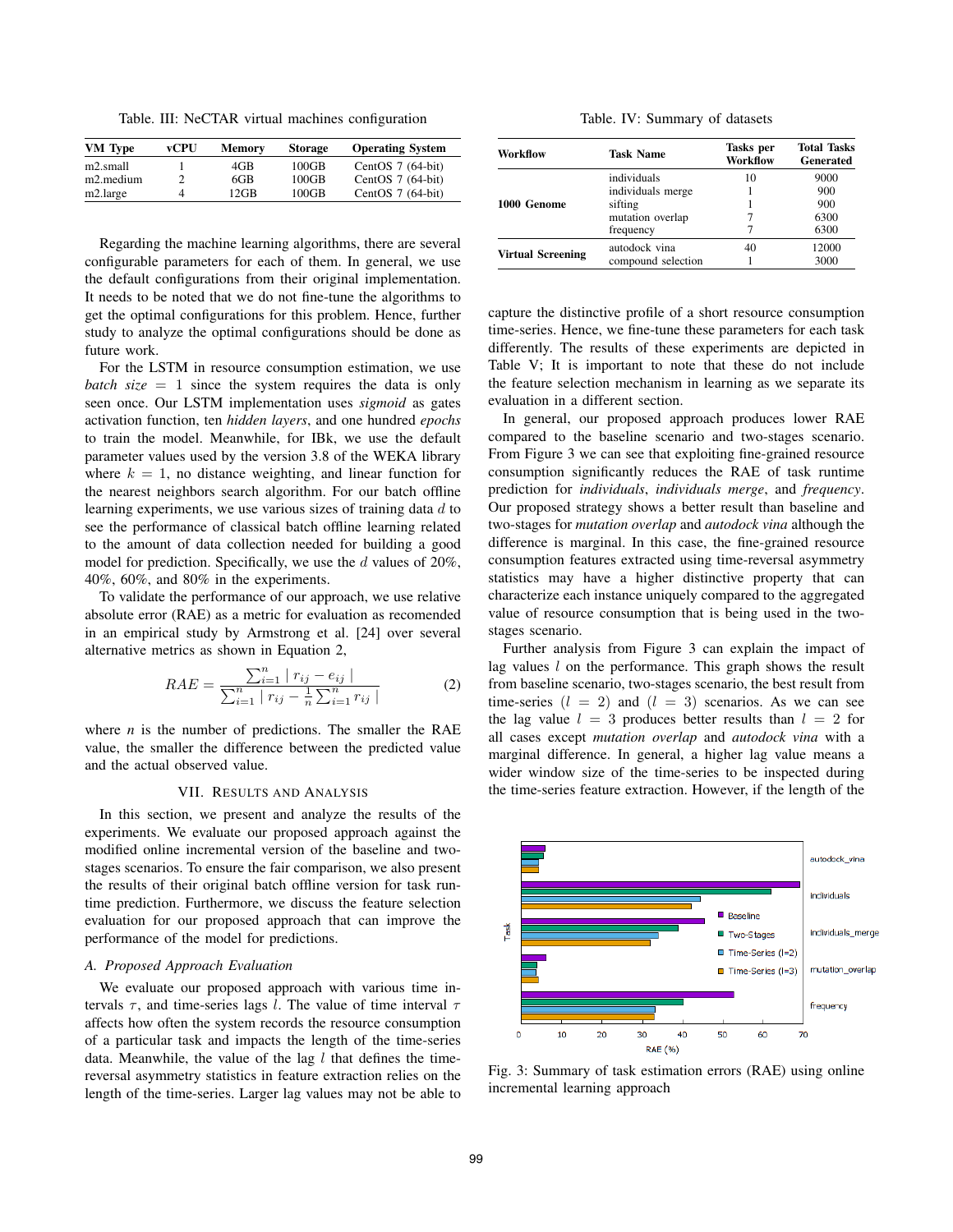| Task              | <b>Baseline</b> | <b>Two-Stages</b> | <b>Time-Series</b> $(l = 2)$ |             |              | <b>Time-Series</b> $(l = 3)$ |             |             |              |              |
|-------------------|-----------------|-------------------|------------------------------|-------------|--------------|------------------------------|-------------|-------------|--------------|--------------|
|                   |                 |                   | $\tau = 1s$                  | $\tau = 5s$ | $\tau = 10s$ | $\tau = 15s$                 | $\tau = 1s$ | $\tau = 5s$ | $\tau = 10s$ | $\tau = 15s$ |
| individuals       | 64.200          | 57.571            | 41.748                       | 41.675      | 41.722       | 41.175                       | 39.180      | 40.680      | 46.601       | 41.710       |
| individuals merge | 42.162          | 36.144            | 34.706                       | 31.474      | 36.417       | 42.162                       | 33.300      | 29.553      | 42.162       | 42.162       |
| mutation overlap  | 5.778           | 3.615             | 3.413                        | 3.682       | 5.729        | 5.778                        | 3.861       | 3.949       | 5.778        | 5.778        |
| frequency         | 48.971          | 37.327            | 35.523                       | 31.039      | 30.812       | 32.251                       | 35.386      | 30.499      | 35.108       | 32.368       |
| autodock vina     | 5.380           | 5.153             | 4.170                        | 4.062       | 4.023        | 4.081                        | 4.140       | 4.045       | 4.049        | 4.090        |

Table. V: Results of task estimation errors (RAE) using online incremental learning approach

Table. VI: Results of task estimation errors (RAE) using batch offline learning approach

| Task              | <b>Baseline</b> |            |            |            | <b>Two-Stages</b> |            |            |            |
|-------------------|-----------------|------------|------------|------------|-------------------|------------|------------|------------|
|                   | $d = 20\%$      | $d = 40\%$ | $d = 60\%$ | $d = 80\%$ | $d = 20\%$        | $d = 40\%$ | $d = 60\%$ | $d = 80\%$ |
| individuals       | 65.543          | 62.587     | 64.523     | 66.049     | 59.117            | 57.625     | 57.113     | 55.080     |
| individuals merge | 42.522          | 42.256     | 37.936     | 37.424     | 37.177            | 35.227     | 34.312     | 31.129     |
| mutation overlap  | 4.952           | 4.192      | 4.138      | 3.967      | 4.037             | 3.598      | 3.188      | 2.936      |
| frequency         | 51.919          | 50.257     | 49.101     | 45.740     | 44.048            | 39.675     | 38.493     | 36.622     |
| autodock vina     | 5.036           | 4.820      | 4.654      | 4.597      | 4.847             | 4.651      | 4.529      | 4.627      |

time-series is not long enough, the time-reversal asymmetry statistics cannot fully capture the distinctive characteristics of time-series instance. In *mutation overlap* case, many of the resource consumption time-series length is too short to be evaluated using value  $l = 3$ . Hence, the performance of the algorithm with lag value  $l = 2$  achieves the lowest RAE. Meanwhile, for *autodock vina*, the trade-off between frequency measurement  $\tau$  and lag l cannot be determined as the difference in error results in these various scenarios is insignificant.

Comprehensive results of the online incremental learning approaches can be seen in Table V. From the table, we can analyze the impact of configurable parameters to the algorithm's performance. *Individuals* achieves the lowest RAE for  $l = 3$  and  $\tau = 1s$ . Moreover, *individuals merge* presents the best result for  $l = 3$  and  $\tau = 5s$  and *mutation overlap* shows the best result for  $l = 2$  and  $\tau = 1s$ . Meanwhile, *frequency* gets the lowest RAE for  $l = 3$  and  $\tau = 5s$ . Lastly, *autodock vina* achieves the lowest RAE for  $l = 2$ and  $\tau = 10s$ . These results confirm our analysis from the previous discussion related to the length of time-series record and the configurable parameters. Furthermore, from the table, we can see that in several cases, the performance deteriorates to the value of baseline performance. This happens when the time-reversal asymmetry statistics cannot capture the timeseries feature property because of the length limitation and the feature extraction algorithm simply gives zero values. Hence, it produces the same result as the baseline scenario.

Therefore, the value of two configurable parameters in timeseries feature extraction is an essential aspect in fine-tuning the prediction model. While in general, we can see that a higher lag *l* value produce a lower RAE, assigning appropriate measurement interval  $\tau$  must be further analyzed. There is no exact method to determine this frequency measurement value that is related to the prediction performance. The only known fact that this value inflicts the size of time-series records to be stored in the monitoring database. We leave this problem as future work to improve the task runtime prediction method.

# *B. Batch Offline Evaluation*

Since the original version of the baseline and two-stage scenarios are implemented in batch offline methods, we also evaluate these approaches to compare with their online incremental version. We use various sizes of training data  $d$  and test it using the rest of the data (i.e.,  $100\% - d$ ) for the baseline and two-stages scenarios. The result of this experiments is depicted in Table VI. In general, the performance of prediction model improves as the size of data training increases. The results show the same trend for both baseline and two-stages scenarios, but it clearly shows that the two-stages outperform the baseline scenario for all cases. However, the performance of algorithms on more considerable data training becomes a tradeoff to the temporal aspect that is critical in WaaS platforms. This criticality is related to the juncture for collecting the data needed to build the model and the speed to compute the data training. Hence, more extensive data training may result in the better algorithm performance but on the other hand, a disadvantage to the WaaS platform. The results show the dependency of batch offline learning methods to the size of data collection for building a prediction model.

Furthermore, we evaluate our online incremental learning version of the baseline and two-stages scenarios. The results of the online incremental learning approaches are shown in Table V. For the baseline and two-stages scenario, the difference in batch offline and online incremental learning is similar in all cases. We notice that the batch offline approaches outperform the online incremental methods in most cases. However, it needs to be noted that such performance is gained after collecting–at least–40% of the data.

In the end, the improvement of task runtime prediction by using online incremental learning with time-series monitoring data is pretty much significant compared to the conventional batch offline learning methods that rely on the collection of data training beforehand to produce a good prediction model. This criticality limits the batch offline approach to be used in task runtime prediction for WaaS platforms. We argue that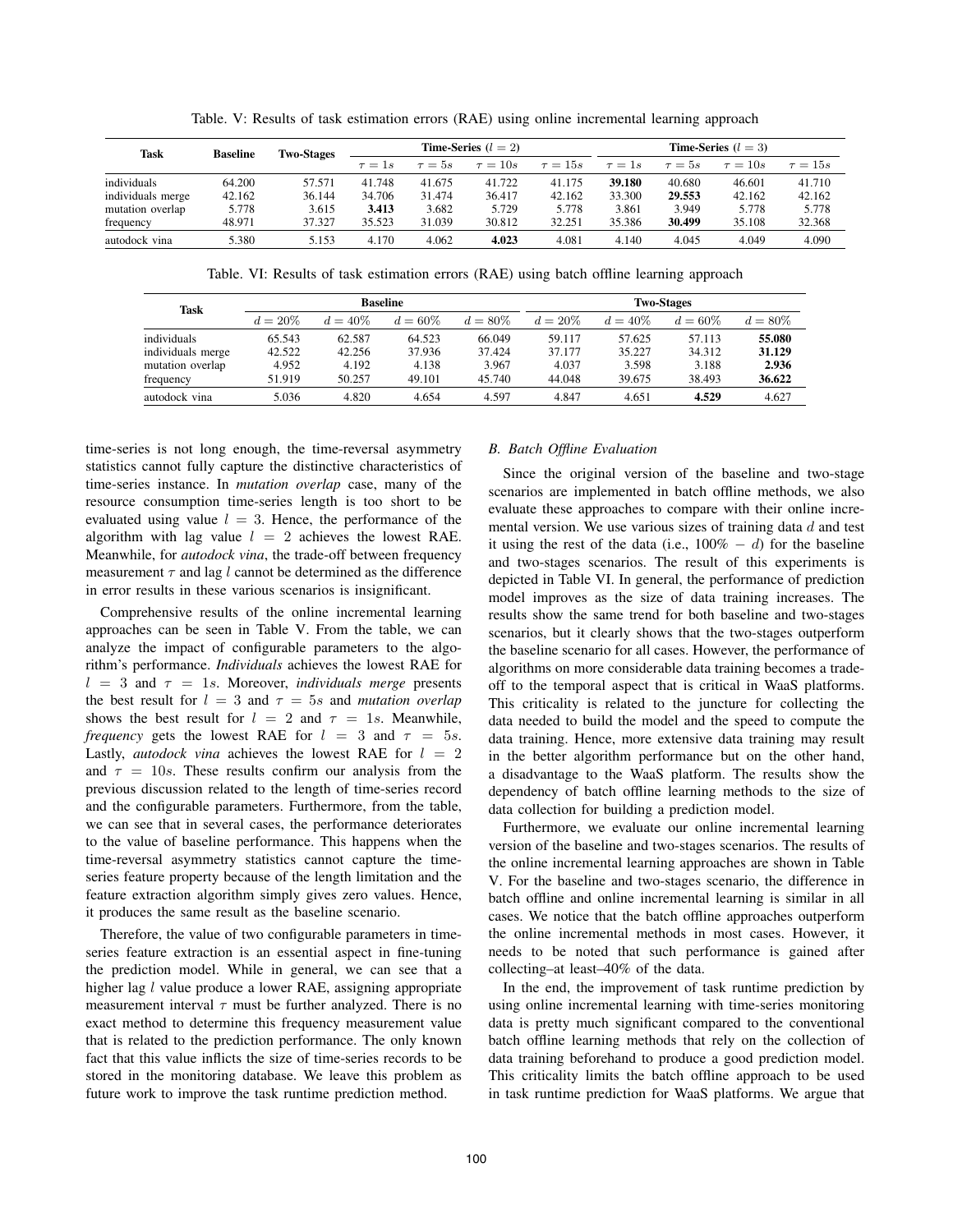| <b>Features</b> | individuals | individuals merge | mutation overlap | frequency | autodock vina |
|-----------------|-------------|-------------------|------------------|-----------|---------------|
| stime           | 0.074       | 0.924             | 0.435            | 0.195     | 0.570         |
| utime           | 0.003       | 0.060             | 0.995            | 0.935     | 0.974         |
| iowait          | 0.216       | 0.053             | 0.006            | 0.121     | $-0.008$      |
| vmSize          | 0.027       | $-0.193$          | 0.518            | $-0.112$  | $-0.108$      |
| vmRSS           | 0.533       | $-0.255$          | 0.946            | $-0.189$  | $-0.129$      |
| read_bytes      | 0.004       | 0.322             | $\mathbf{0}$     | $-0.085$  | $-0.278$      |
| write_bytes     | 0.187       | $-0.463$          | 0.029            | $-0.237$  | $-0.210$      |
| syscr           | 0.977       | $-0.608$          | $-0.232$         | 0.130     | 0.103         |
| syscw           | $-0.810$    | $-0.470$          | $-0.153$         | $-0.097$  | $-0.582$      |
| rchar           | 0.981       | $-0.490$          | 0.080            | 0.279     | 0.071         |
| wchar           | $-0.032$    | $-0.454$          | 0.127            | $-0.212$  | $-0.184$      |
| threads         | $-0.087$    | $-0.103$          | $-0.408$         | $-0.052$  | 0.019         |
| procs           | $-0.087$    | $-0.100$          | $-0.412$         | $-0.052$  | 0.019         |

both in the case of practicality and performance results, online incremental learning approach using time-series monitoring data may better suit the WaaS environment for task runtime prediction.

## *C. Feature Selection Evaluation*

Further evaluation is done for the feature selection mechanism. We separate the evaluation to see the real impact of each feature on the learning performance. Hence, we consider the best scenarios from the previous experiment for this evaluation which are time-series scenario with  $l = 3$  and  $\tau = 1s$  for *individuals*;  $l = 3$  and  $\tau = 5s$  for *individuals merge*;  $l = 2$ and  $\tau = 2$  for *mutation overlap*; and  $l = 3$  and  $\tau = 5s$ for *frequency*. In Table VII we can see various correlation coefficient values for each feature for each task. A coefficient of zero means the feature is not correlated at all to the task runtime. Meanwhile, a positive correlation value means there is a positive relationship between the feature and the runtime; as the feature value increases or decreases, the runtime follows the same trend. In this case, we select the features with  $|\rho|$  values larger than a threshold and evaluate the performance of our approach. There is no exact rule on how to choose the threshold. We choose the value based on small-scale experiments done beforehand, although it needs to be noticed that this value can easily be updated during runtime. Morover, despite various features impacting differently for each task, CPU time (utime



Fig. 4: Results of task estimation errors (RAE) with feature selection

and stime), I/O system call (syscr and syscw), and I/O read (rchar) are the most frequent features that exceed the threshold.

From Figure 4 we can see that feature selection impacts the task runtime prediction performance. Significant improvement can be observed for *individuals* and *frequency* with 6.49% and 3.49% error reductions respectively.*Individuals merge* show a slightly observed improvement of 0.59% while the improvement for *mutation overlap* is marginal with 0.04% error reduction. *Frequency* experiment uses  $|\rho| = 0.5$  (two features). It only uses a small number of features to outperform the *without feature selection* scenario. Furthermore, *individuals* experiment uses  $|\rho| = 0.4$  (six features), *mutation overlap* uses  $|\rho| = 0.09$  (nine features), and the threshold for *individuals merge* is  $|\rho| = 0.08$  (nine features). The number of selected features are different for each task due to the difference in computational characteristics. The most distinctive features that represent the I/O intensive tasks are syscr and syscw. These features are observed in relatively high correlation value for task *individuals* and *individuals merge*. Meanwhile, the CPU intensive characteristics can be distinguished from high stime and utime feature correlation values as seen in task *mutation overlap*, *frequency*, and *autodock vina*.

## VIII. CONCLUSIONS AND FUTURE WORK

In this paper, we presented online incremental approach for task runtime prediction of scientific workflows in cloud computing environment using time-series monitoring data. The problem of task runtime prediction is modeled based on the requirements for WaaS platforms which offer the service to execute scientific workflows in cloud computing environments. Hence, approaches to task runtime prediction which use batch offline machine learning may not be suitable in this dynamic environment.

The strategy of using online incremental learning approach is combined with the use of fine-grained resource consumption data in the form of time-series records such as CPU utilization and memory usage. We use a highly distinctive feature extraction technique called time-reversal asymmetry statistics that is capable of capturing the characteristics of a time-series record. Our proposal also considers the selection of features based on Pearson correlation to improve the task runtime prediction